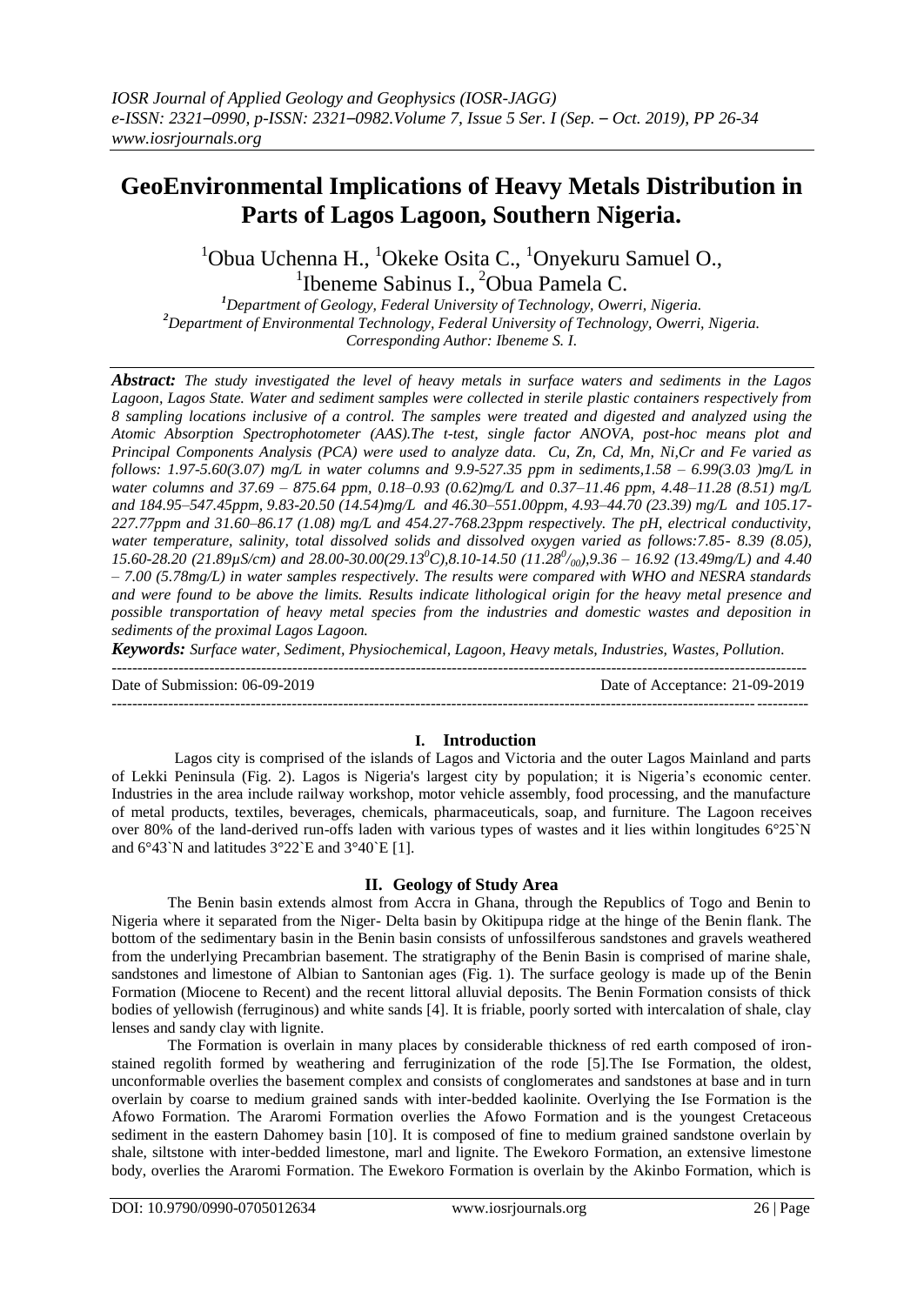made up of shale and clayey sequence [11]. Overlying the Akinbo Formation is Oshosun Formation which consists of greenish grey or beige clay and shale with inter-beds of sandstones. The Ilaro Formation overlies conformably on the Oshosun Formation and consists of massive, yellowish poorly, consolidated, cross-bedded sandstones. The Quaternary sequence in the eastern Dahomey basin is the Coastal Plain Sands and recent littoral alluvium [12], and consists of poorly sorted sands with lenses of clays. The age is from Oligocene to Recent.



**Fig.1.** Geology Map of Study Area

The sampling points are spread over 8 locations along the Lagos Lagoon with a control point in the middle of the Lagoon (Fig2.2).



**Fig. 2.** Location Map of Study Area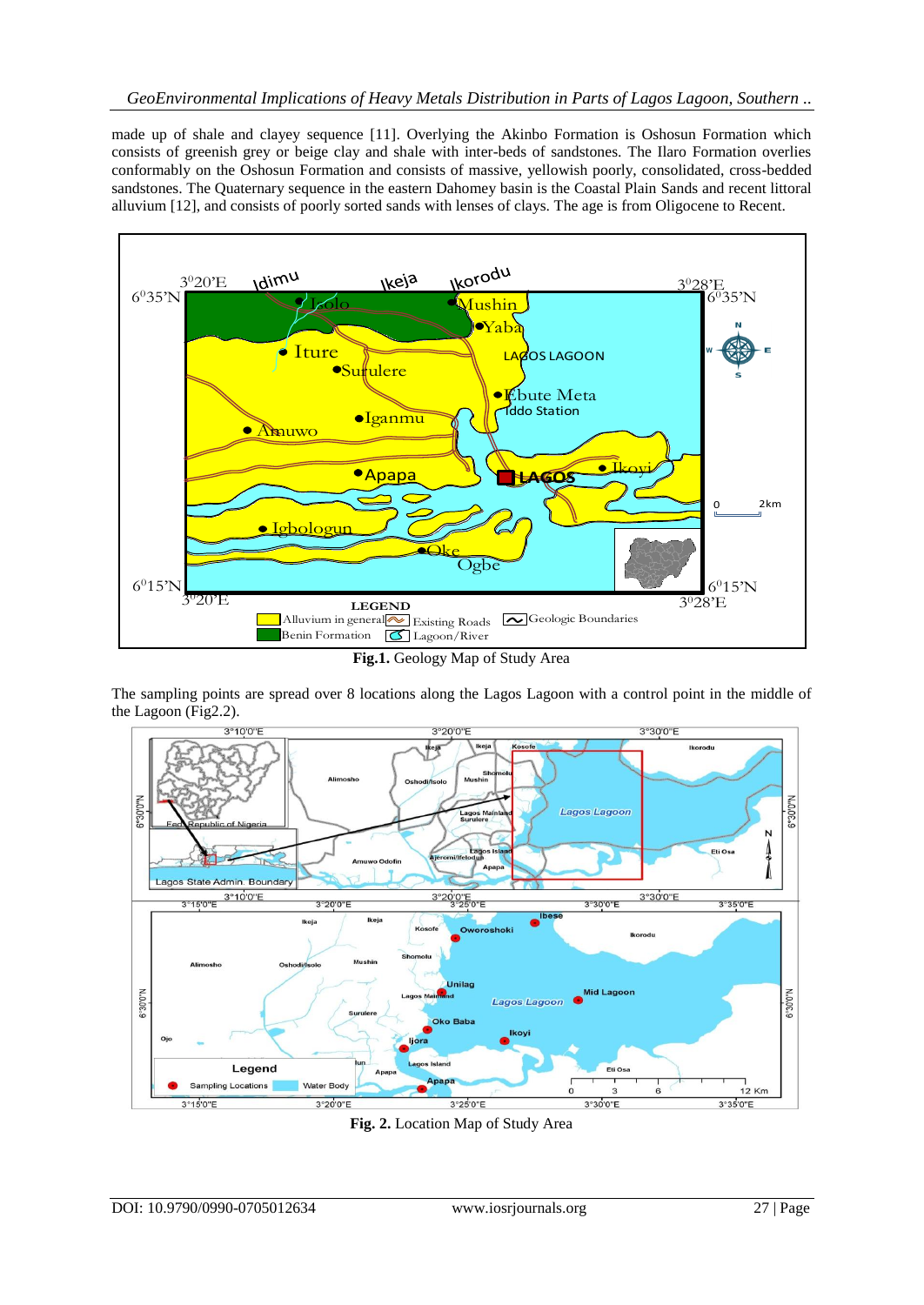## **III. Materials and Methods**

## **3.1 Water Sample collection and Analysis**

Water samples were collected randomly using a water sampling device collected below the water surface and this was done to ensure the water was collected in its natural state which were stored in sterilized plastic containers and acidified using concentrated hydrochloric acid so as to ensure that the potential respective ions remain in solution pending analysis The sampling points were appropriately located using Global Positioning System (GPS).

The Horiba equipment was used to measure the physico-chemistry in situ. The physicochemical parameters measured in field include Temperature, Hydrogen Index (pH), Electrical Conductivity, Total Dissolve Solids (TDS), Dissolve Oxygen (DO) and Salinity while the parameters measured in the laboratory are the heavy metals such as Copper, Cadmium, Chromium, Nickel, Zinc, Manganese and Iron. The water samples were subsequently analyzed for their metal contents using Atomic Adsorption Spectrophotometer (AAS).The API-RP45flame atomization method was used.

#### **3.2 Sediment sample collection and Analysis**

Sample bags were used to collect 6 sediment samples with the aid of a Grab device ranging from depths of 2m-12m collected along the sea port, thermal plant and the Lagoon center. There were difficulties encountered during this operation as water depths made it difficult to collect sediment samples in all the 8 sampling points. They were subsequently air-dried for three weeks under room temperature. The dried samples were disaggregated and sieved to remove materials such as wastes, animal shells and plant roots. The sieved sediments were subsequently leached with aqua regia. To achieve digestion, a 0.5g of the sieved samples was weighed into the digestion flask and digested with aqua regia (0.6ml concentrated HNO<sub>3</sub> and 1.8ml HCl) for two hours at 95°C. The samples were cooled and then diluted to 10ml with de-ionized water and homogenized before they were analyzed for their elemental constituents, using AAS.

#### **3.3 Metal Speciation**

Metal speciation greatly determines the behavior and toxicity of metals in the environment. Speciation refers to the occurrence of a metal in a variety of chemical forms.

These forms may include free metal ions, metal complexes dissolved in solution and sorbed on solid surfaces, and metal species that have been co precipitated in major metal solids or that occur in their own solids. The speciation of a metal affects not only its toxicity but also its volatilization, photolysis, sorption, atmospheric deposition, acid/base equilibrium, polymerization, complexation, electron-transfer reactions, solubility and precipitation equilibrium, microbial transformations, and diffusivity [13]. Speciation concerns the identification and quantization of specific forms of an element, e.g. the analysis of edible fish tissue to determine the concentrations of methyl-mercury and inorganic mercury present. As different forms of an element may exhibit differing toxicities and mobilities in the environment, it is clearly of importance to be able to distinguish between the individual species present in a particular sample. Conceptually, the solid material can be partitioned into specific fractions which can be extracted selectively by using appropriate reagents; considering the similarities between sediments and soils, extraction procedures can be borrowed or adapted from the methods of soil chemical analysis (1). Several experimental procedures, varying in manipulative complexity, have recently been proposed for determining the speciation of particulate trace metals. These procedures can be grouped into (i) methods designed to effect the separation between residual and non-residual metals only, and

(ii) More elaborate methods making use of sequential extractions. The former methods normally involve a single extraction and offer a better contrast between anomalous and background samples than does the determination of the total metal concentration. Despite their rapidity and relative simplicity, these techniques suffer from the difficulty of finding a single reagent effective in dissolving quantitatively the non-residual forms of metal without attacking the detrital forms.

### **3.4 Statistical Analysis**

The MS Excel 2007 and SPSS<sup>©</sup>software were used in the analyses of data. Descriptive statistics was used to compute mean, standard error, minimum, maximum as well as range of data sets. The test of homogeneity in mean variance of accumulations across the sampling locations was conducted with the single factor analysis of variance (ANOVA). Post-hoc structures of means were detected with means plots.

### **IV. Results and Discussion**

From the levels of the physicochemical parameters measured in the Lagos Lagoon across the sampling locations (Table 1), wide variations were recorded in Iron(Fe) ions (range =54.57 mg/L), Nickel (Ni) ions (range  $=10.67$  mg/L), Chromium (Cr) ions (range  $= 39.77$  mg/L) and Electrical Conductivity (range = 12.60  $\mu$ S/cm). Salinity varied from 8.10-14.50 (11.28  $\pm$  0.87  $\binom{0}{00}$ ), Dissolved oxygen (DO) varied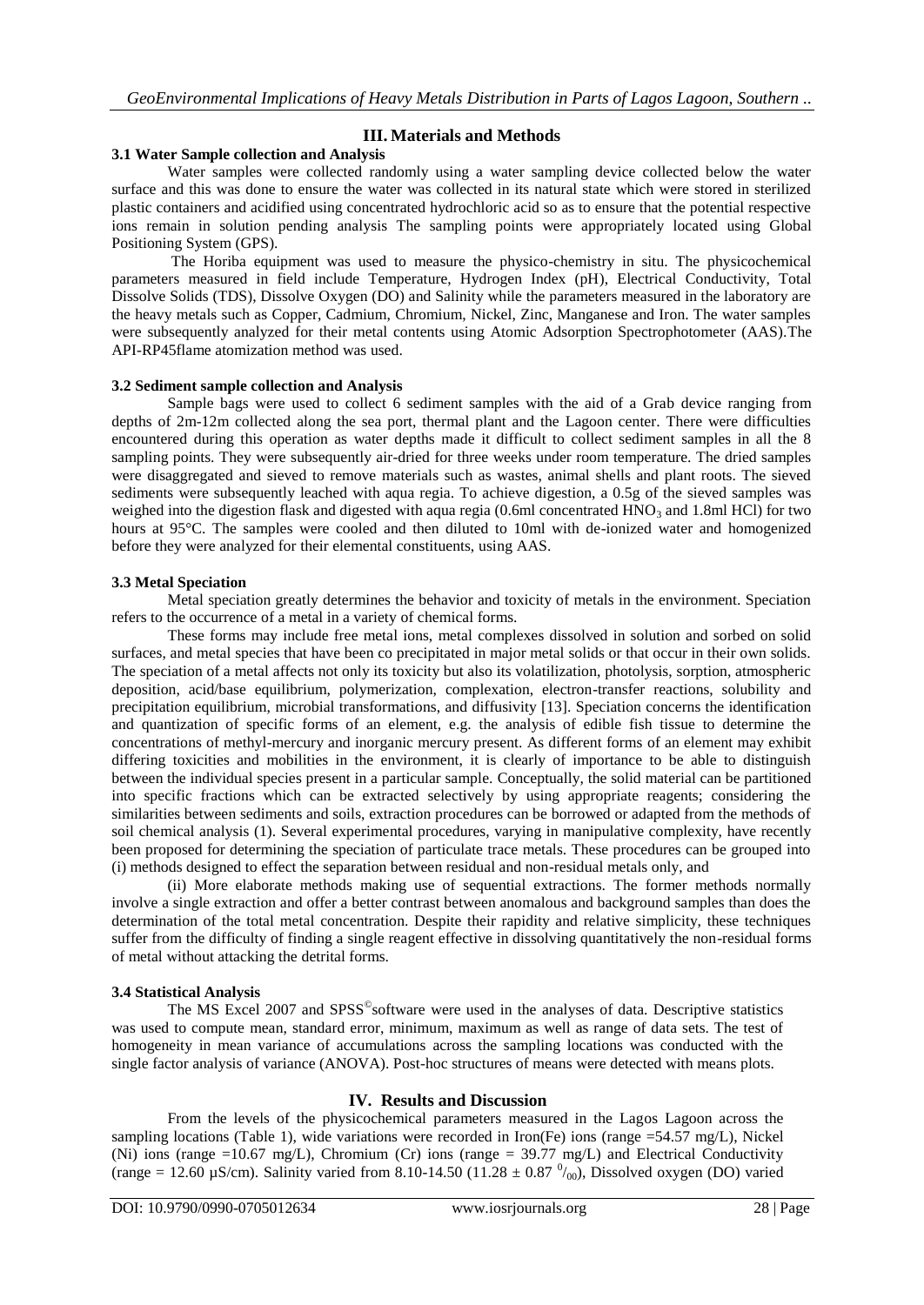from 4.40–7.00 (5.78  $\pm$  0.33 mg/L) and Total Dissolved Solids (TDS) varied from 9.36–16.92 (13.49  $\pm$  0.91 mg/L). Copper (Cu) ions, Zn ions and Cadmium (Cd) ions varied from 1.97- 5.60 (3.07  $\pm$  0.40 mg/L), 1.58  $-6.99$  (3.03  $\pm$  0.89 mg/L) and 0.18 – 0.93 (0.62  $\pm$  0.10 mg/L) respectively. The pH limit is 6.5 – 8.5, Cu limit is 0.001mg/L and Zn limit is 0.01mg/L while Cd limit is 0.005 mg/L, Fe limit is 0.05 mg/L, Ni limit is  $0.01 \text{ mg/L}$  and  $Cr^{6+}$  limit is 0.001 mg/L; temperature standard except in designated thermal mixing zones, temperature increase by a 7-Day Average of the Daily Maximum temperature (7-DADMax) of surface waters shall not be more than  $0.3^{\circ}$ C above background conditions [14]. The standard [15] for surface water physicochemical parameters for Cu 2.0 mg/L, Zn 3.0 mg/L, Cd 0.003 mg/L, Ni 0.02 mg/L, Cr 0.05 mg/L and Mn 0.5 mg/L.

The physicochemical parameters of the water samples exceed both the NESREA and WHO standards for surface and groundwater quality. Spatial variations were observed in the levels of the physicochemical parameters measured in the sampling locations. Minimum levels of Cu ions (1.967 mg/L), Zn ions (1.581 mg/L) and Mn ions (4.483 mg/L) were recorded at the Oworonshoki, Ikoyi and Okobaba locations respectively (Fig 3). Spatial variations in levels of Cd, Ni and Cr across the study area is shown in Fig. 4, while that o pH, Electrical Conductivity and Temperature is shown in Fig 5.

**Table 1.** Descriptive Statistics of the physicochemical parameters of water samples of the Lagos Lagoon.

|                            |         | $\overline{\phantom{a}}$ |       |       |       |              | ັ             |
|----------------------------|---------|--------------------------|-------|-------|-------|--------------|---------------|
| Parameters                 | Minimum | Maximum                  | Range | Mean  | SE    | <b>NESRA</b> | <b>WHO</b>    |
| рH                         | 7.85    | 8.39                     | 0.54  | 8.05  | 0.06  | $6.5 - 8.5$  | N/G           |
| $EC$ ( $\mu$ s/cm)         | 15.60   | 28.20                    | 12.60 | 21.89 | 1.68  | N/A          | N/G           |
| Temp( ${}^0C$ )            | 20.0    | 30.0                     | 2.0   | 29.13 | 0.26  | N/A          | N/G           |
| Salinity( $\frac{0}{00}$ ) | 8.10    | 14.50                    | 6.40  | 11.28 | 0.87  | N/A          | N/G           |
| DO(mg/l)                   | 4.40    | 7.00                     | 2.69  | 5.78  | 0.33  | $\geq 6.0$   | N/G           |
| TDS(mg/l)                  | 9.36    | 16.92                    | 7.56  | 13.49 | 0.91  | N/A          | N/G           |
| Cu(mg/l)                   | 1.97    | 5.60                     | 3.63  | 3.07  | 0.40  | 0.001        | 2.0           |
| Zn(mg/l)                   | 1.58    | 6.99                     | 5.42  | 3.03  | 0.690 | 0.01         | 3.0           |
| Cd(mg/l)                   | 0.18    | 0.93                     | 0.75  | 0.62  | 0.100 | 0.005        | 0.003         |
| Fe(mg/l)                   | 31.60   | 86.17                    | 54.57 | 60.24 | 6.820 | 0.05         | 0.05          |
| Mn(mg/l)                   | 4.48    | 6.79                     | 8.51  | 0.86  | 0.312 | N/A          | $0.5^{\circ}$ |
| Ni(mg/l)                   | 19.83   | 20.50                    | 10.67 | 14.54 | 1.41  | 0.01         | 0.02          |
| Cr(mg/l)                   | 4.93    | 44.70                    | 39.77 | 23.39 | 4.74  | 0.001        | 0.05          |





0 **Okobaba Unilag Oworon Ikoyi Apapa Mid-lagoon Ikorodu Ijora Sampling locations Fig. 4. Spatial variations in levels of Cd, Ni and Cr across the sampling locations in Lagos Lagoon**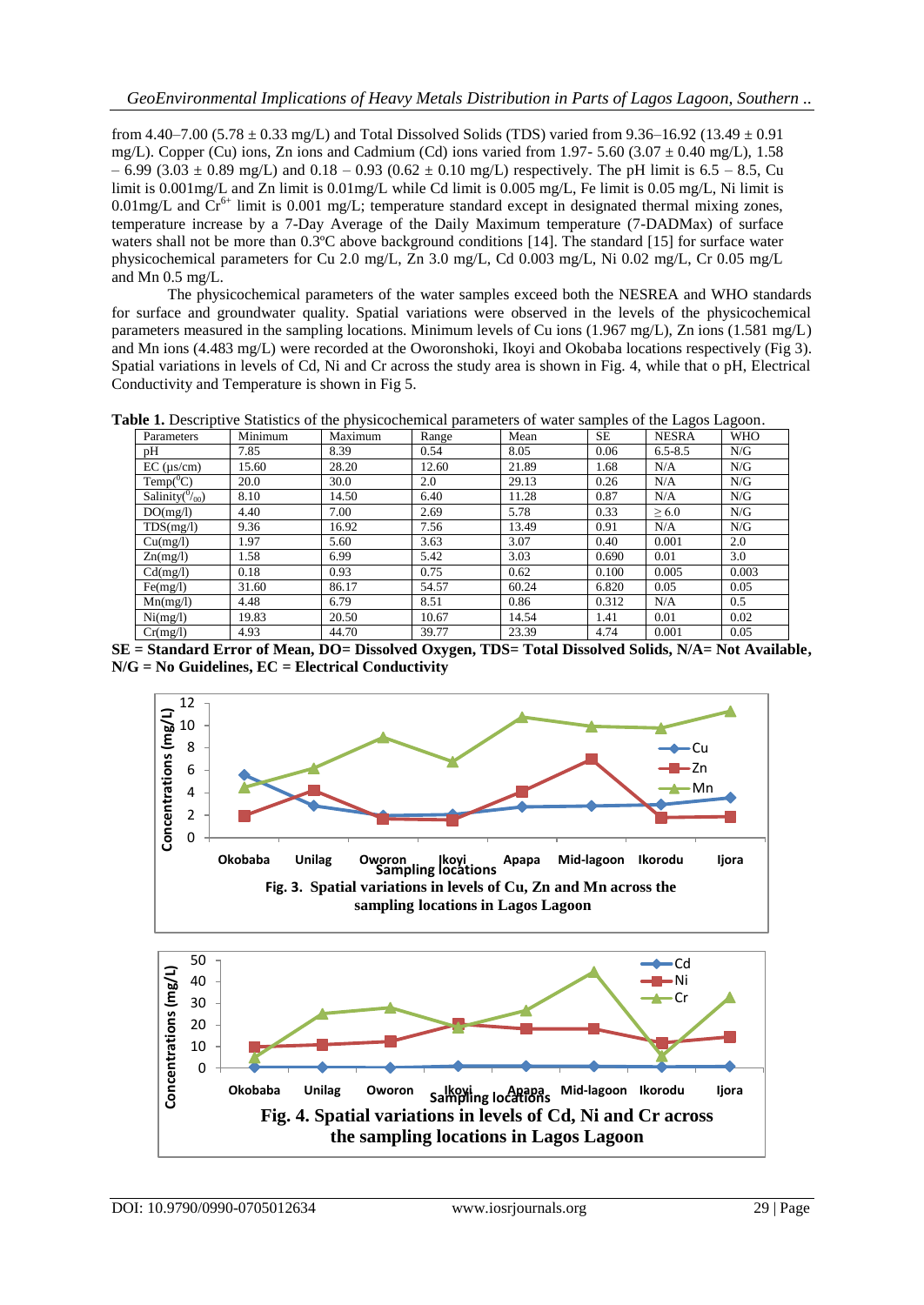

# **4.1. Relationship between Heavy metals Concentration presence in water Column and sediment samples**

Spatial variations were observed in the levels of heavy metal concentration of sediments samples and water samples measured in the sampling locations. Minimum concentration levels of Cu ions (9.3 ppm) and Fe (454.3 ppm) in sediments samples were recorded at the Okobaba and Apapa locations respectively while the minimum levels of Cu ions (1.967 mg/L) and Fe ions (45.56 mg/L) in water samples were recorded at the Oworonshoki and Oworonshoki sampling locations respectively (Fig. 6). However their maximum concentrations in sediments samples of 527.3ppm and 768.2 ppm were recorded at the Mid Lagoon and Mid Lagoon sampling locations respectively while the maximum concentrations of water samples are 5.60(mg/L) and 86.17(mg/L) were recorded at Okobaba and Apapa sampling locations respectively. Minimum concentration levels of Cd ions 0.367 ppm and Cr ions 105.2 ppm in sediment samples were recorded at the Unilag and Okobaba locations respectively (Fig. 7).



# **4.2. Interactions of the water column samples and sediment samples**

The water column and sediment samples measured showed a significant Pearson correlationship with each other. At P< 0.05, Cr ions from water column sample (r=0.890) correlated with Cr ions from sediment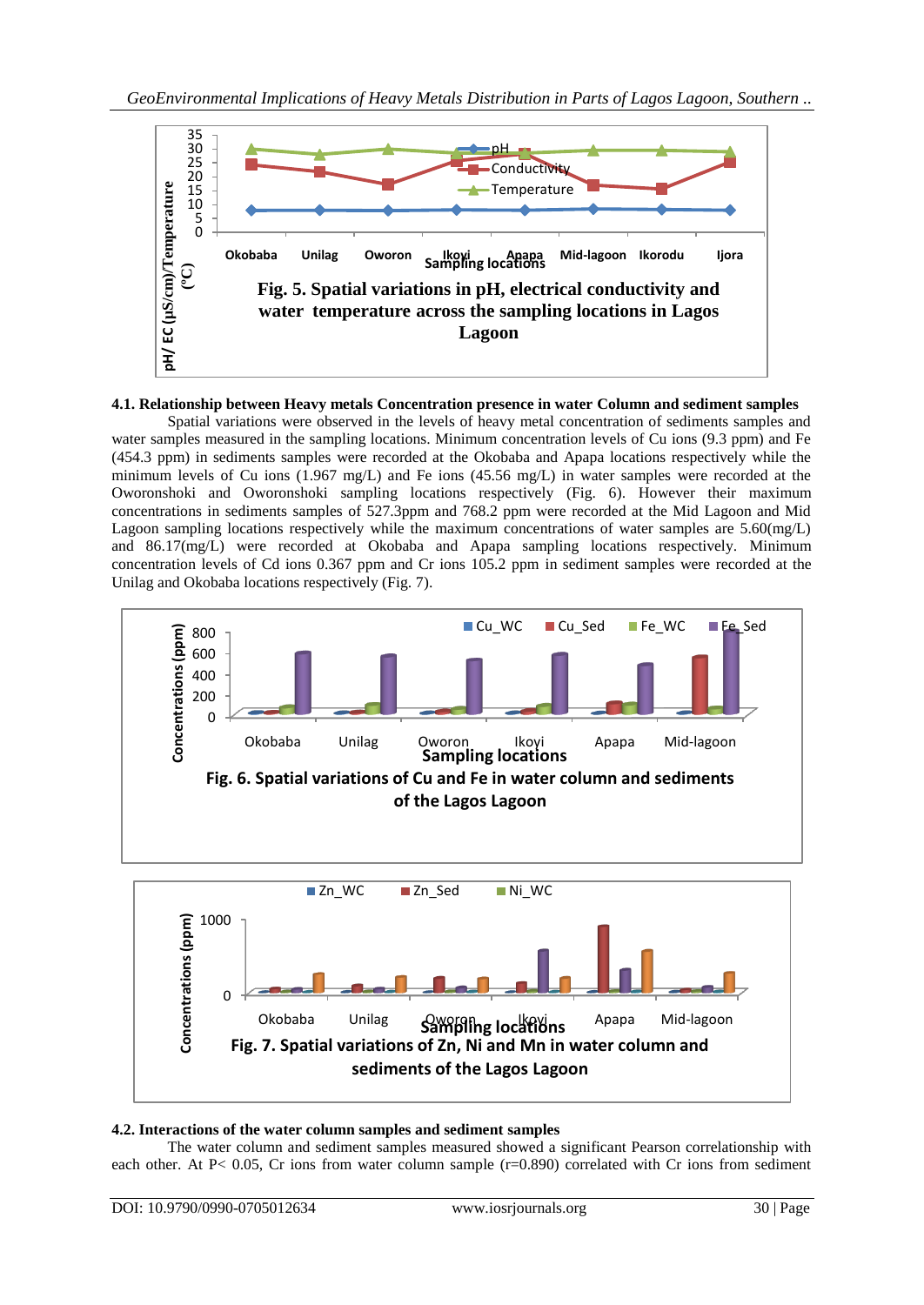sample (Table 2). This phenomenon explains that the sediment is the ultimate depository for heavy metals introduced into the water body.

|                |          |          |          |          | <b>Table 2.</b> Interactions of the water column samples and sequinents samples |          |          |
|----------------|----------|----------|----------|----------|---------------------------------------------------------------------------------|----------|----------|
|                | Cu Sed   | Zn Sed   | Cd Sed   | Fe Sed   | Mn Sed                                                                          | Ni Sed   | Cr Sed   |
| Cu             | $-0.108$ | $-0.201$ | $-0.116$ | 0.109    | 0.041                                                                           | $-0.416$ | $-0.359$ |
| Zn             | $0.858*$ | 0.052    | $0.841*$ | 0.667    | 0.295                                                                           | $-0.316$ | $0.862*$ |
| C <sub>d</sub> | 0.432    | 0.392    | 0.664    | 0.242    | 0.511                                                                           | 0.715    | 0.344    |
| Fe             | $-0.369$ | 0.531    | $-0.150$ | $-0.485$ | 0.505                                                                           | 0.442    | $-0.251$ |
| Mn             | 0.536    | 0.612    | 0.623    | 0.069    | 0.580                                                                           | 0.106    | 0.497    |
| Ni             | 0.439    | 0.340    | 0.618    | 0.214    | 0.338                                                                           | 0.776    | 0.439    |
| Cr             | 0.789    | 0.067    | 0.728    | 0.525    | $-0.139$                                                                        | 0.109    | $0.890*$ |

**Table 2.** Interactions of the water column samples and sediments samples

 **\* = Significant at P<0.05, Sed= Sediment.**

### **4.3. Variation of heavy metal fractions in sediments samples**

The Cu ions were mostly abundant in Residual or Inert fraction in sampling locations Ikoyi (70%),

Oworonshoki (49%), Apapa (78%) and Mid Lagoon (70%) while bound to carbonates fraction at Okobaba (39%) and bound to organic matter and Sulphide at Unilag (26%) were recorded at sampling locations respectively. The Cd ions were abundant in bound to carbonates fraction in sampling locations at Okobaba (35%), Unilag (40%) and Ikoyi (32%) while Apapa (34%) and Mid Lagoon (36%) recorded abundance in Residual/Inert fraction respectively. Zn ions were mostly abundant in bound to Fe and Mn oxide fraction in sampling locations Okobaba (43%), Unilag (45%), Oworonshoki (41%) and Ikoyi (61%) respectively. The record shows bound to organic matter at Apapa (37%) and Exchangeable fraction (37%) respectively.

Fe ions were mostly abundant in bound to Fe and Mn fraction in sampling locations Okobaba (34%), Unilag (28%), Oworonshoki (31%), Ikoyi (28%) and Apapa (30%) respectively. Mid Lagoon (55%) recorded abundance in Residual/Inert fraction. Ni ions were abundant in bound to carbonates fractions in sampling locations Okobaba (36%) and Unilag (42%) while Residual/Inert fractions were abundant in Oworonshoki (31%) and Mid Lagoon (43%). The record at Apapa (49%) shows bound to organic matter and Sulphide being abundant. Mn ions were mostly abundant in Residual/Inert fractions in locations Okobaba (64%), Oworonshoki (30%), Ikoyi (53%) and Apapa (47%) respectively while exchangeable fraction was recorded for Unilag (50%) and bound to organic matter and Sulphide was recorded for Mid Lagoon (41%). Cr ions were abundant in Residual/Inert fraction at sampling locations Okobaba (33%), Unilag (22%) and Apapa (26%) while bound to organic matter and Sulphide was recorded for Mid Lagoon (77%). The sampling location at Oworonshoki (24%) recorded bound to Fe and Mn oxide.

### **4.4 Principal Component Analysis (PCA)**

The physicochemical parameters which were subjected to the PCA procedure revealed high initial and extraction communalities; indicating that the extracted components represented the variables well. The first four Principal Components (PCs) formed the extraction solution, with a cumulative percentage variability of about 88.69% in the original 13 variables (Table 3). This thus reduces the complexity of the data set using these components with only about 11.31% loss of information.The rotation maintained the cumulative percentage of variation explained by the extracted component (Table 4). The extracted components are on the steep slope, while the component on the shallow slope contributed little (11.31%) to the solution. The last big drop occurred between the fourth and fifth components.The first component (PC 1) was most highly correlated with salinity (0.958) and also had high loadings for Cd ions (0.809), Ni ions (0.590), electrical conductivity (0.859) and Total Dissolved Solids (TDS) (0.911). PC 2 was most highly correlated with Zn ions (0.934) and also had high loadings for Cr ions (0.569), pH (0.816) and Dissolved oxygen (DO) (0.758). However PC 3 was mostly high correlated with Fe ions (0.853) also had high negative loading for water temperature (-0.794) and positive loading for DO (0.528). PC 4 was most highly correlated with Cu ions (-0.863) and also had high loadings for Mn ions (0.774), Ni ions (0.599) and Cr ions (0.513). The component plot in rotated space revealed that the components were highly skewed; with all closely related on one side of the plot.

**Table 3.** Extraction Sums of Squared Loading of the Physicochemical Parameters of the Lagos Lagoon

| <b>Component</b> | <b>Total</b> | 0,<br>% of Variance | Cumulative $\%$ |
|------------------|--------------|---------------------|-----------------|
|                  | 5.211        | 40.081              | 40.081          |
|                  | 3.546        | 27.278              | 67.359          |
|                  | 1.528        | 1.757               | 79.116          |
|                  | .244         | 9.572               | 88.688          |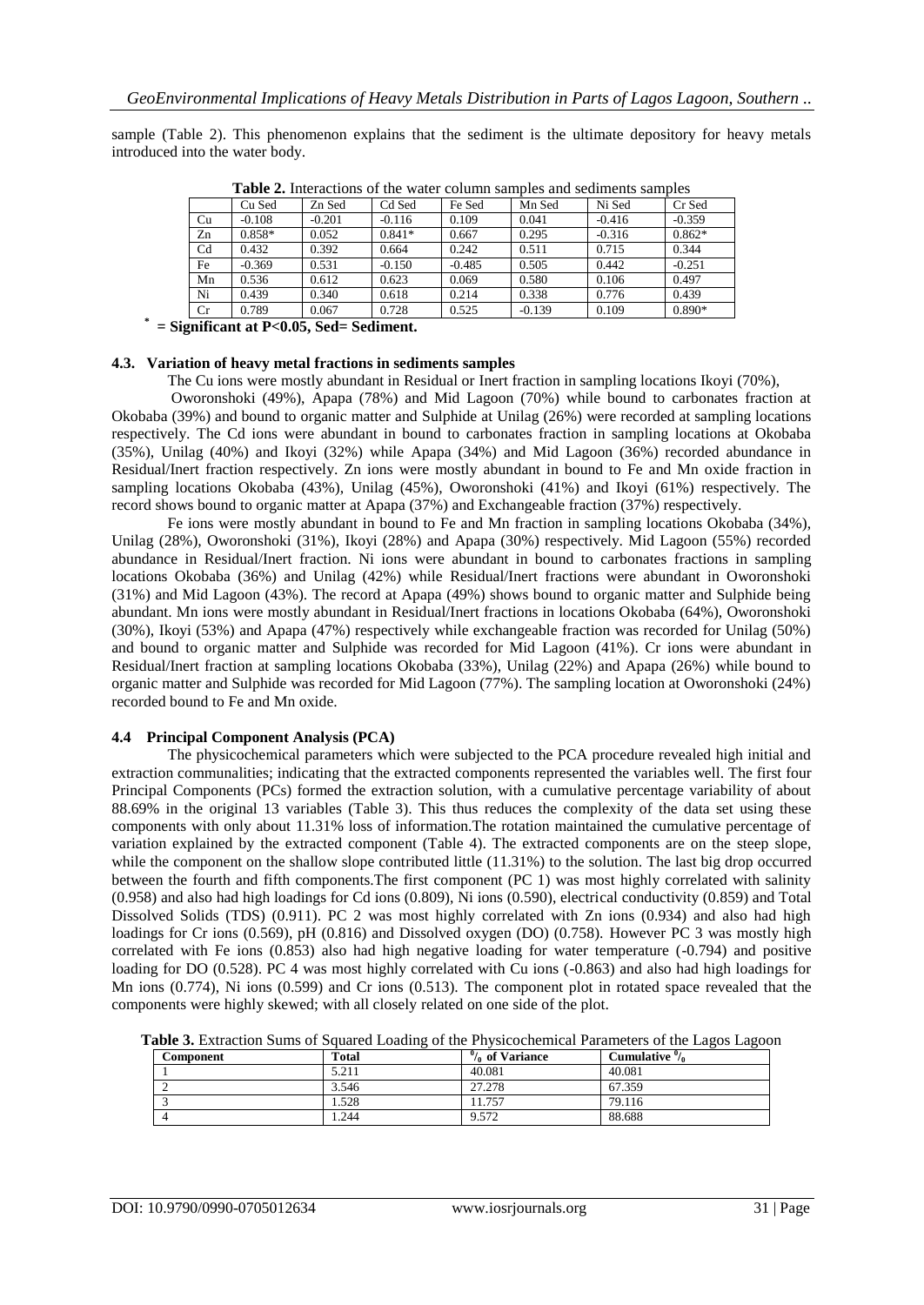| Component | Total | $\%$ of Variance | Cumulative $\%$ |
|-----------|-------|------------------|-----------------|
|           | 3.910 | 30.081           | 30.081          |
|           | 2.862 | 22.018           | 52.098          |
|           | 2.426 | 18.658           | 70.756          |
|           | 2.331 | 17.931           | 88.688          |

| Table 4. Rotation Sums of Squared Loading of the Physicochemical Parameters of the Lagos Lagoon. |  |
|--------------------------------------------------------------------------------------------------|--|
|--------------------------------------------------------------------------------------------------|--|

Heavy metals have been used as indices of pollution because of their high toxicity to human and aquatic lives, [16-20] have linked the high concentrations of heavy metals in the aquatic ecosystems with effluents from industries, refuses and sewage. Fe, Ni and Cr in surface water samples of this study had wide variations. This could be attributed to mainly geologic processes and anthropological activities such as industrial and manufacturing activities in the area and some authors have associated certain heavy metals with printing and dyeing [21-24].

However, the narrow variations observed in the other metals in surface water samples could be linked to the dilution effects (heavy metal concentration 'diluted during period of storm causing flooding). Depending on the severity of the flood, during the rainy season, the dilution effect will be greater than the re-suspension of metals from sediment resulting from the flood which would normally increase metal concentration [25]. In sediment, Zn, Fe and Mn showed wide variations, this could be associated with the repositioning role of aquatic sediments, which are often linked with acidic pH that creates greater bioavailability of the heavy metals. Additionally, the quasi anaerobic conditions in the bottom zone that tends to create intensified heavy metal retention could explain these elevations [26].

Heavy metals in surface water samples were expected to be lower than their level in the sediment samples throughout the locations. This is because sediments constitute the ultimate depository for heavy element introduced into the water body [27-28].The observed spatial variation in levels of the parameters indicates significant difference in the water sample. The presence of Fe in higher concentrations in the water sample at the control location possibly indicate a geologic origin rather than the disposal of domestic and industrial waste by inhabitants of the catchment (anthropogenic origin), which results to high concentration of these metals as rain water washes them into surface water during hydrograph events [29]. [28] made different observation in their research on factors in the migration of heavy metals in the Otamiri River system. Also, in the sediment, Fe one of the essential heavy metals [31] recorded high value in control location. This metal plays a vital role in many physiological processes, but has a toxic effect when present in higher concentration. Ni and Cr were mostly responsible for the observed significant difference in concentrations of the heavy metals in surface water samples, indicating that these metals could be associated with the operations of manufacturing and industrial activities in the vicinity [32] have also associated heavy metals with industrial activities in Southeast Regional Park in Madrid, Spain. However, Fe, Zn and Mn were mostly responsible for the observed difference in the sediment sample. This however makes the heavy metal the major pollutant species in this segment of the environment. The  $1<sup>st</sup>$  four principal components which accounted for 88.69% variability in the original 13 parameters formed the PCA extraction solution which has high loadings for the metals factor in water samples. Cr ions in water sample had significant correlation with Cr ions in sediments; this confirms the repository role of sediments in pollutants loading in aquatic environments. This repository role has also been reported by [27- 28] in the Otamiri River in Owerri, south eastern Nigeria.The significant positive correlation between the metals across the sampling locations in both surface water and sediment samples obviously imply a common source and sink in the sediment of these pollutants [30]. It could also indicate the impacts of industries and domestic wastes rain storm run-offs and their contributions into the proximal Lagos Lagoon. The observed significant correlation in levels of heavy metals between the surface water and sediment samples obviously indicates high relationship in their lithological origin in this study area. Generally from the result, the heavy metals were mostly abundant in the Residual or Inert fraction implying low mobility and bioavailability [31]. The high concentrations of Fe in the sediments have no identifiable point source discharge rather than lithological or crustal origin [32].The heavy metals analyzed in sediment samples (Cu, Mn, Cd, and Ni) were mostly abundant in the Residual fraction. This agrees with [33] who reported that Cd, Fe, Mn, Ni and Pb were mostly associated with the Residual phase. The higher the metals present in this fraction, the lower the degree of pollution. Metals with anthropogenic origin are mainly extracted in the first steps of sequential extraction procedures while lithogenic metals are found in the last steps of the process corresponding to the residual fraction [34]. The heavy metals in the Lagos Lagoon, from the sequential extraction, were mostly lithogenic. The heavy metals Cd, Cu, Mn, Ni and Fe were highly abundant in the residual phase, implying that they were not derived from anthropogenic sources.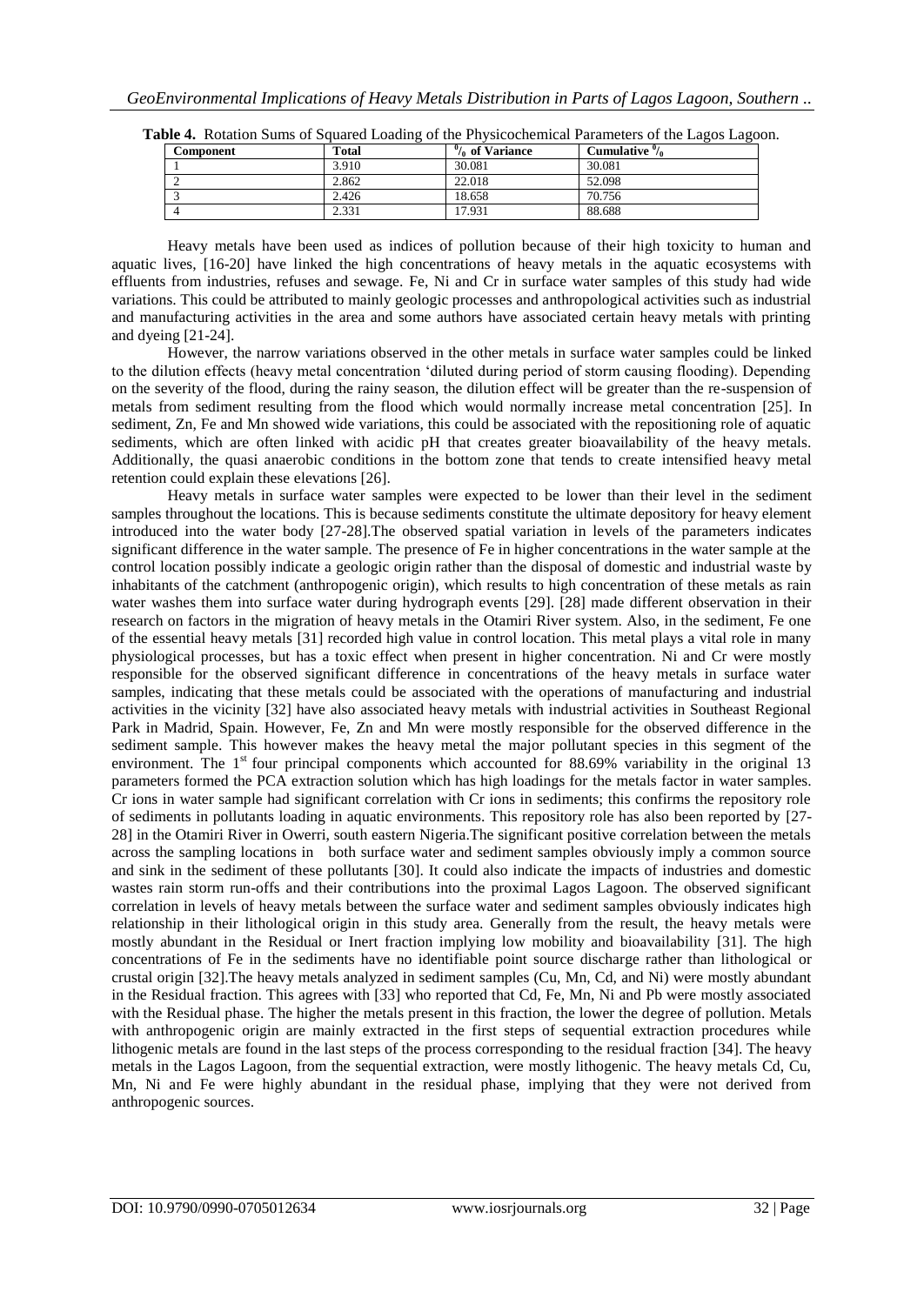## **V. Conclusion And Recommendation**

Various factors were at play in determining the input of heavy metals into the Lagos Lagoon. Anthropogenic activities in the area of study were possibly aided by flooding during the period of this study (wet season). High retention of the metals in sediment was also another important factor. The heavy metals variations in the water column and sediments were obviously related, as revealed by marked correlations.The speciation of heavy metals in the Lagos Lagoon showed that most of the heavy metals considered had high abundance in residual fraction which suggests geologic origin. This indicates that the metals were immobile and it also shows that the environment is not likely to be polluted by these metals. Cr in water sample correlated with Cr in sediment sample indicating that it could be easily released to the environment and could be of high toxicity in the environment.

This study revealed that the Lagos Lagoon is impacted most by geologic processes within the study area.The industrial activity appeared to alter the quality of the Lagos Lagoon especially at the sediment regions. Government agencies should monitor continuously the activities of industries and waste disposal companies with Lagos state with a mandate to regulate their waste disposal methods. The regulatory agencies should have regular check and evaluation of the Lagos Lagoon. The relationship between metal oxides and heavy metals occurrence should be studied further to develop the economic potential of the metal oxides in Lagos Lagoon in the future.

#### **References**

- [1]. Olatunji, A.S and Abimbola, A.F, 2010. Geochemical Evaluation of the LagosLagoon Sediments and Water, *World Applied Sciences Journal* 9 (2): 178-193.
- [2]. Jones, H.A. and R.D. Hockey, (1964): The Geology of part of southwestern Nigeria*. Geol. Surv. Nigeria Bulletin,* 31.
- [3]. Onyeagocha, A.C. (1980): Petrography and Depositional Environment of the Benin Formation. *Journal Min. Geol.* 17: 147-151.
- [4]. Omatshola, M.E. and O.S. Adegoke, (1981): The tectonic evolution and Cretaceous stratigraphy of theDahomey Basin. *J. Mining and Geol*., 54: 65-87.
- [5]. Ogbe, F.G.A. (1972): Stratigraphy of Strata Exposed in the Ewekoro Quarry, Western Nigria. African Geology, University of Ibadan Press, Ibadan, 305-322.
- [6]. Durotoye, .A.B.(1975): Quaternary sediments in Nigeria (C.A. Kogbe edited). Geology of Nigeria, Elisabeth Press, Lagos, pp.431- 451.
- [7]. Bodek,W.J. ,Lyman, W.F.,Reehl,D.H (1988): Environmental InorganicChemistry:Properties, Processes and Estimation Methods, Copyright, Elsevier Science Ltd., The Boulevard, Lanford Lane, Kidlinton, UK.,pp 1280-1400.
- [8]. National Environmental Standards and Reulations Enforcement Agency (NESREA) (2011) National Environmental (Surface and Groundwater Quality Control) Regulations, Federal Republic of Nigeria Official Gazette, Vol.98, Federal Government Printer, Lagos, Nigeria FGP 71/72011/400 (OL 46).
- [9]. WHO (World Health Organization), (2003): Guidelines for drinking water quality. Background document for preparation of WHO
- guidelines for drinking water quality.Geneva, Switzerland., World Health Organization.(*WHO/SDE/WSH/03.04/4*).<br>Omoigberale, M.O.andOgbeibu, A.E. (2005). Assessing the environmental impacts of oil exploration and production [10]. Omoigberale, M.O.andOgbeibu, A.E. (2005). Assessing the environmental Osse River, Southern Nigeria.*African Journal of Enviromental Pollution and Health,* **4(1):**27-32.
- [11]. Ajao E.A (1996): Review of the State of Pollution of the Lagos Lagoon. NIOMR *Tech. paper* No 106.
- [12]. Tarig, I, Jaffar, M and Moazzam, M.(1991). Concentration correlations between major cations and heavy metals in fish from the Arabian Sea.*Marin. Pollut. Bull.,* **22(1):** 562-565.
- [13]. Ogunsua, A.O, Adebona, M.B, Ako-nai, K.A, Oluwole, A.F, Ruck,W, and Oyewo, E.O. (1993): Metal in the Lagos Lagoon. In: *Proceedings of the InternationalConference on Heavy Metals in the Environment*,Toronto, Canada. (eds). Allan R.J and Nriagu J.O. 165-168.
- [14]. Egborge A.B.M. (1991): Industrialization and heavy metal pollution in Warri River. 32nd Inaugural Lecture. University of Benin, Benin city.
- [15]. Adekanmbi,E.O. (1989): *Petroleum Hydrocarbons in Coastal Waters and Sediments in Nigeria.*Ph,D Thesis, Department of Chemistry, University of Ibadan, Nigeria.
- [16]. Ajao E.A (1996): Review of the State of Pollution of the Lagos Lagoon. NIOMR *Tech. paper* No 106.
- [17]. Don-Pedro K.N, Oyewo E.O and Otitoloju A.A (2004): Trend of Heavy-metal concentrations in Lagos Lagoon Ecosystem, Nigeria. *West African Journal of Applied Ecology***5:**103-114.
- [18]. Aderinola, O.J, Clarke, E.O, Olarinmoye, M.O, Kusemiju, V and Anatekhai, M.A (2009): Heavy metals in surface water, sediments, fish and periwinkles of Lagos Lagoon.*American-Eurasian Journal of Agriculturaland Environmental Sciences*, **5**(5): 609-617.
- [19]. Brown B.E (1977) Effects of mine drainage on the River Hayle, Cornwall: Factors affecting concentrations of copper, zinc and iron in water, sediments and dominant invertebrate fauna. *Hydrobiol,* **52:** (2-3) 221-233.
- [20]. Gambrell, R.P (1994): Trace and Toxic metals in Wetland A Review. *Journal of Environmental Quality,* 23:883-891.
- [21]. Idodo-Umeh, G. (2002). Pollution Assessment of OlomoroWaterbodies Using Physical, Chemical and Biological Indices. Ph.D Thesis, Univbersity of Benin, Nigeria, 387p.
- [22]. Belize, N., Chen, Y., Gunn, J. Dixit, S. (2004). Sediment Trace Metal Profiles in Lake Killarney Park, Canada: From regional to continental Influence. *Environmental Pollution,* 130:239-248.
- [23]. Don-Pedro K.N, Oyewo E.O and Otitoloju A.A (2004): Trend of Heavy-metal concentrations in Lagos Lagoon Ecosystem, Nigeria. *West African Journal of Applied Ecology***5:**103-114.
- [24]. Akhionbare, S.M.O and Akhionbare, W.N. (2005). The Composition, Seasonal Variation and Distribution of Bacteria in a small West African Lake. *International Research Journal in Engineering, Science and Tech.(*IREJEST). 2 (1): P 102-110.
- [25]. Garbarino J.R, Hayes H.C, Roth D.A, Antweller R.C, Brinton T.I and Taylor H.E. (1995): Heavy metals in the Mississippi River. *U.S Geological Survey Circular , 113 Reston,Virginia*